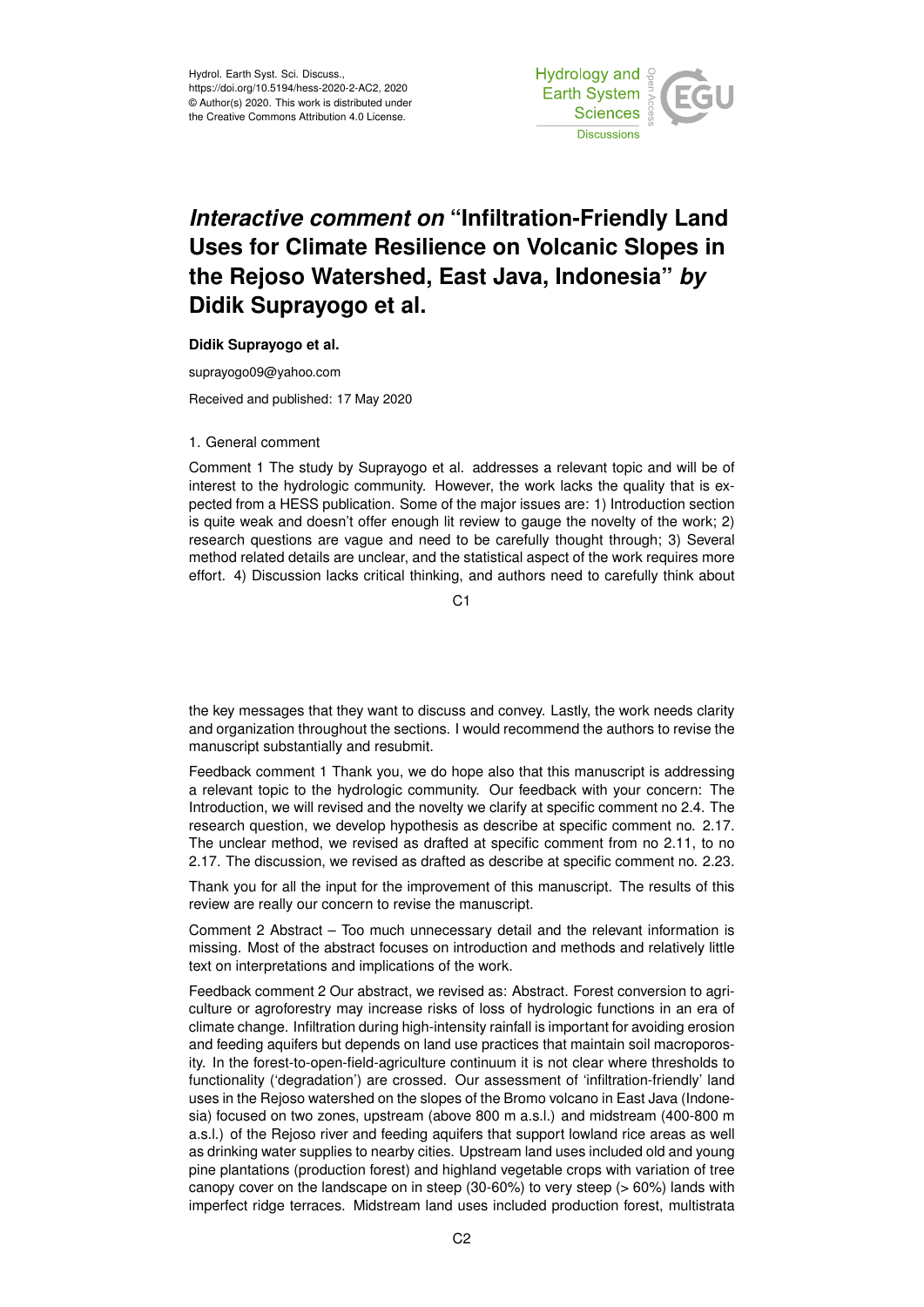coffee-based agroforestry, clove-based agroforestry, and several mixed agroforestry types with variation of tree canopy cover on the landscape on moderately steep (15- 30% and steep (30-60%) with bench terrace sloping outward. We quantified infiltration and erosion in three replications per land use category over a period of nearly two months (one-fourth of mean annual rainfall), with 6-13% of rainfall with intensities (51- 100 mm day-1). We related soil infiltration to plot-level characteristics across the land use systems and found statistically significant relations with tree canopy cover (likely based on combined effects of interception, soil moisture status and effects on soil) and amount of litter. The soil infiltration had statistically significant relations with surface micro-topographic variation under forest-agroforestry systems (midstream), but not under vegetable cultivation in steep to very steep lands. There was no significant relationship between soil erosion and understory biomass of land use systems. Results for the upstream watershed showed that a tree canopy cover >55% was associated with adequate infiltration and acceptable soil erosion levels. For vegetable cultivation with a tree canopy cover below 55%, surface runoff was between 24% and 46% of rainfall, with high rates of soil erosion. Midstream, a tree canopy cover of >80% was associated with 'infiltration-friendly' land use, given the higher rainfall total (and rainfall intensity) in this zone. For a tree canopy cover in the range 20-80%, erosion rates were relatively low, but surface runoff increased to 36 to 62% of rainfall. Differences in soil type influenced the thresholds, as the areas' Inceptisols have lower intrinsic porosity than Andisols. A high soil surface roughness and litter thickness assist in reducing surface runoff and soil erosion. Where more open forms of agroforestry, with tree canopy cover less than 80% are becoming more common this will affect water resources in the downstream area and increase vulnerability to climate change.

Comment 3 Introduction – The authors need to highlight the novelty and research gap in their work. What is the research gap that you want to address? Is it about the volcanic landscape, erosion in a forest to open-in Aeld-agriculture continuum or, both? How many studies have done similar work in a volcanic landscape? If any, what were their ïň Andings?

C3

Feedback comment 3 In the forest-to-open-field-agriculture continuum in the Rejoso watershed as examples, it is also happen in other place in Indonesia and also in the world, has the potential to alter water in Cuxes on different spatial scales. Despite some large-scale studies being developed, there are still few investigations in experimental sites in this region. In Indonesia, many large-scale studies on water balance were developed in some hydrographic regions in the country (Ridwansyah et a;., 2014, Pradiko et al. 2015, Azmeri at al., 2015, Kuntoro et al., 2018, Mahmud et al. 2018, Nugroho et al. 2019). Nevertheless, experiment-scale studies are still rare due to the local heterogeneities and uncertainties from hydrological measurements and estimates (Beven, 2006; Graham et al., 2010).

Basic in Aeld-hydrology studies are important for improving the sustainable land use management while promoting sustainable development. Therefore, these studies are important for promoting new solutions and techniques to maintain the water balance in spite of the rapid land use changes (Dotterweich, 2013; Nobrega et al., 2017). This research of this kind can be done using experimental plots, which are delimitated hillslopes (control volume) where the runoff is directed to one outlet of runoff colector (Sadeghi et al., 2013; Oliveira et al., 2016; Mwango et al., 2016; Strohmeier et al., 2016; Youlton et al., 2016b; Anache et al., 2017).

Comment 4 Research questions could use some clarity and can better. In question 1, " $\therefore$ : : : limit inin Altration below the required rate" what do you mean by required rate? How do you deïň Ane it? Please be more quantitative about it. Similarly, "iniň Altration friendly" is also a vague term.

Feedback comment 4 Regarding the research question, we describe in general feed comment 7. Required rate is refer to adequate infiltration when the forest hydrological function with runoff coefficient is not more than 0.14 for Andisol (soil type A and for Inceptisol 0.20 (soil type C) base on reference: Knox County Tennessee. Stormwater Management Manual, section on the Rational Method, Volume 2 Technical Guidance. Available online: (https://dec.alaska.gov/water/wastewater/stormwater/swppp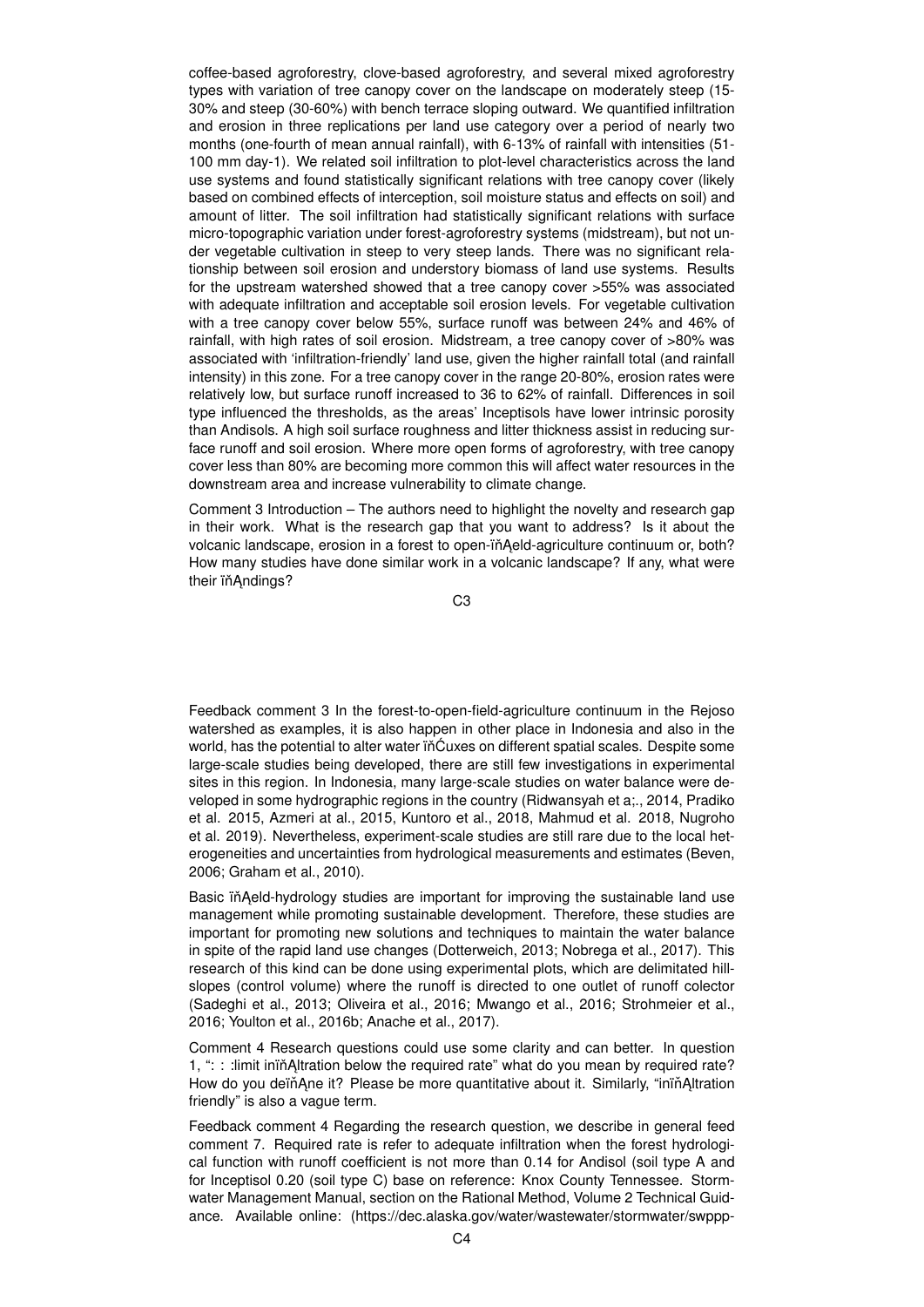dev-runoff-coefficient-values-rm (accessed on 26 April 2020).

We considered this suggestion related the term "inin Altration friendly", but think that it will create more confusion that it solves. If the reader gets interested in what this term means, we invite them to read the abstract and paper in which it is explained.

Comment 5 Generally, the topical sentence of a paragraph introduces an idea and rest of the texts expand on it. In the manuscript, several ideas have been introduced in the same paragraph, resulting in an incoherent passage with no clear message. This is true for many paragraphs throughout the draft. Lastly, the entire section could use better organization.

Feedback comment 5 Thank you for your suggestion, we will consider during revision of this manuscript

Comment 6 Methods Several method related details are unclear, and assumptions made during measurements have not been clearly laid out. How many places did you measure rainfall/through fall underneath the canopy? How do we account for the spatial variability in rainfall due to heterogeneity in canopy cover? The method used for estimating canopy cover is unclear, and the citation is missing in the References section.

Feedback comment 6 We clarify in the specific comment from comment 12 to comment 18.

Comment 7 "A probability level of 0.05 was set for rejecting null-hypothesis of no difference in tests of statistical.." what were the hypotheses that you tested? No hypothesis has been shared in the manuscript. Are you referring to LSD tests? In the in Aeld conditions, most of the key drivers will "interact" in response to rainfall.

Feedback comment 7 To answer the first research question with the hypothesis that forest-to-open-field-agriculture continuum significantly decreases the soil hydrological function of forests, we examine differences in soil infiltration, runoff coefficient

C5

and soil erosion between dominant land uses in each upstream and midstream with The Fisher's LSD test. The Fisher's LSD test, which establishes differences between groups deïnAned for independent samples, was used for hypothesis testing, given that the data met the requirements for normality and homogeneity of variances. A probability level of 0.05 was set for rejecting null-hypotheses of no difference in tests of statistical signiïň Acance. We used software GenStat 15th edition to have Fisher's LSD test. The soil infiltration, runoff coefficient and soil erosion then we compare with soil infiltration category (Landon, 1984), the adequate infiltration (Knox County Tennessee criteria) and acceptable soil erosion (calculated by using the formula Hammer, 1981). The second research question come out with hypothesis that dominant factors that determine "infiltration friendly" on plot scale are tree canopy cover, understorey vegetation, litter necromass, and land surface roughness. Linear regression relationships between the surface runoff / rainfall ratio or soil erosion and the amount of rainfall, tree canopy cover, understory, litter, and land surface roughness were determined using SigmaPlot version10.0.

The third research question is as an analysis the answers of the previous two research questions with the hypothesis that it is not always that the upstream watershed area is more sensitive to hydrological disturbance due to changes in land use than midstream, but the factor of soil properties also determines considerations in watershed hydrological management.

Comment 8 The regression model with a single explanatory variable may not be an ideal approach here. Would it be possible to use models that incorporate some interaction effect between the explanatory variables? Also, did you explore the correlation among explanatory variables? If you are really interested in exploring the inin<sup>c</sup>uence of an individual exploratory variable on erosion, please use partial correlations that allows to control the effect of other related variables on responses.

Feedback comment 8 Thank you for your suggestion, We will looking again the data and we try to reanalysis by using the linier multiple regression with Genstat statistical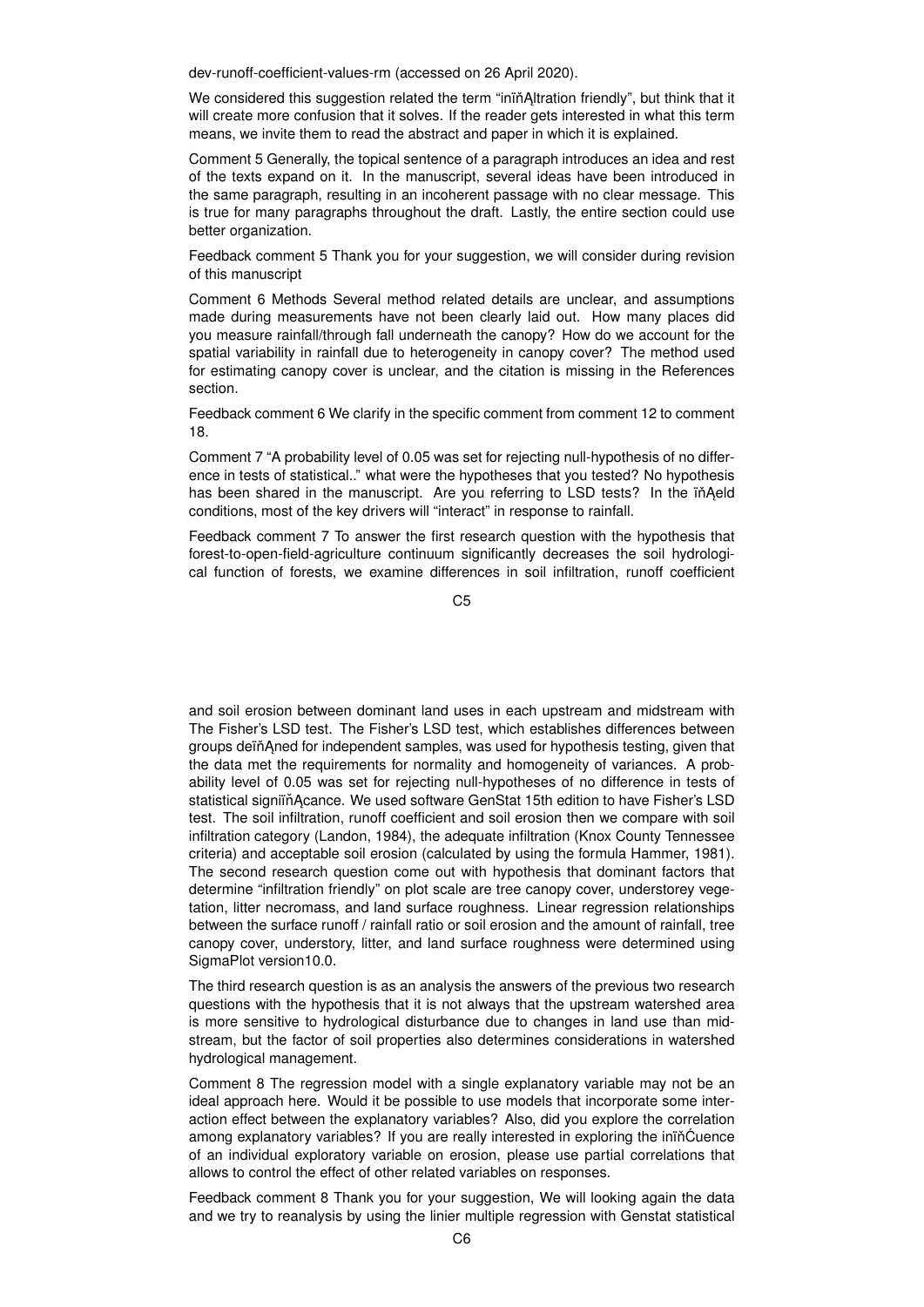tool analysis. However, we will still consider with 12 observations whether it is sufficient for this analysis.

Comment 9 Results and Discussion: The discussion section could use some critical thinking, especially about the key messages that you want to convey. Most of the discussion revolves around the major drivers of responses. The section barely discusses questions 1 and 3. Lastly, you want to show how the work advances our current understanding of runoff and erosion processes in the volcanic region.

Feedback comment 9 The result and discussion, we will revised to answers the determined tree research question in this manuscript. For the first research question, we added the additional data that not yet presented in the first draft of manuscript. The additional data as presented in supplement note no 1. as revised Table 2. We revised soil texture data that presented on each layering soil of 0-10 cm, 10-20 cm and 20-30 cm, 30-40 and 40-50 cm. We added our data measurement on soil bulk density, particle density, total soil porosity, soil macro-poroity and soil organic matter content in each layering soil of 0-10 cm, 10-20 cm and 20-30 cm. We also will added the infiltration measurement data by using Double ring infiltrometer as presented in note 1.2. We use this data to answer the first research question.

2. SpeciïňĄc comments

Comment 1 Line 11 Too much detail and the key massages are hard to follow

Feedback comment 1 We clarify in the general comment 2 above.

Comment 2 Line 24.What was the landscape type steep, very steep? Why mention at one place not at others?

Feedback comment 2 We classified based on FAO, 2006. Guidelines for soil description. Food and Agriculture Organization of the United Nations, Rome, 2006.

We revised: Upstream land uses included old and young pine plantations (production forest) and highland vegetable crops with variation of tree canopy cover on the land-

 $C<sub>2</sub>$ 

scape on in steep (30-60%) to very steep (> 60%) lands with imperfect ridge terraces. Midstream land uses included production forest, multistrata coffee-based agroforestry, clove-based agroforestry, and several mixed agroforestry types with variation of tree canopy cover on the landscape on moderately steep (15-30% and steep (30-60%) with bench terrace sloping outward.

Comment 3 Line 24. How do you define adequate infiltration or acceptable soil erosion? Please be more quantitative

Feedback comment 3 Adequate infiltration when the forest hydrological function with runoff coefficient is not more than 0.14 for Andisol (soil type A and for Inceptisol 0.20 (soil type C) base on reference: Knox County Tennessee. Stormwater Management Manual, section on the Rational Method, Volume 2 Technical Guidance. Available online: (https://dec.alaska.gov/water/wastewater/stormwater/swpppdev-runoff-coefficient-values-rm (accessed on 26 April 2020).

Acceptable soil erosion where the soil erosion equal or less than Agriculture permissible rate of soil erosion (Eapr, ton ha-1 year-1) for tropical soil analyzed according to the formula Hammer [1981], calculated as::

E\_apr=((Depth of soil\*Factor of soil depth)/(The useful of soil))\*Soil bulk density

Both Andisol and Inceptisol is has deep soil, then we consider that the regolith soil has 120 cm soil depth, and factor of soil depth  $= 1$  (see also supplement note no 2), The useful of soil we determine 400 year. With average soil bulk density of Andisol =  $0.83 g$ cm-3, and Inceptisol =  $0.99$  g cm-3, then the Eapr Andisol =  $24.9$  ton ha-1 year-1 and Eapr Inceptisol 29.7 ton ha-1 year-1

Hammer W. I. 1981 Soil Conservation Consultant Report AGOF INS/78/006 Technical Note No 7CSR Bogor

Comment 4 Line 29 Threshold for what?

Feedback comment 4 We mean that threshold for "infiltration friendly"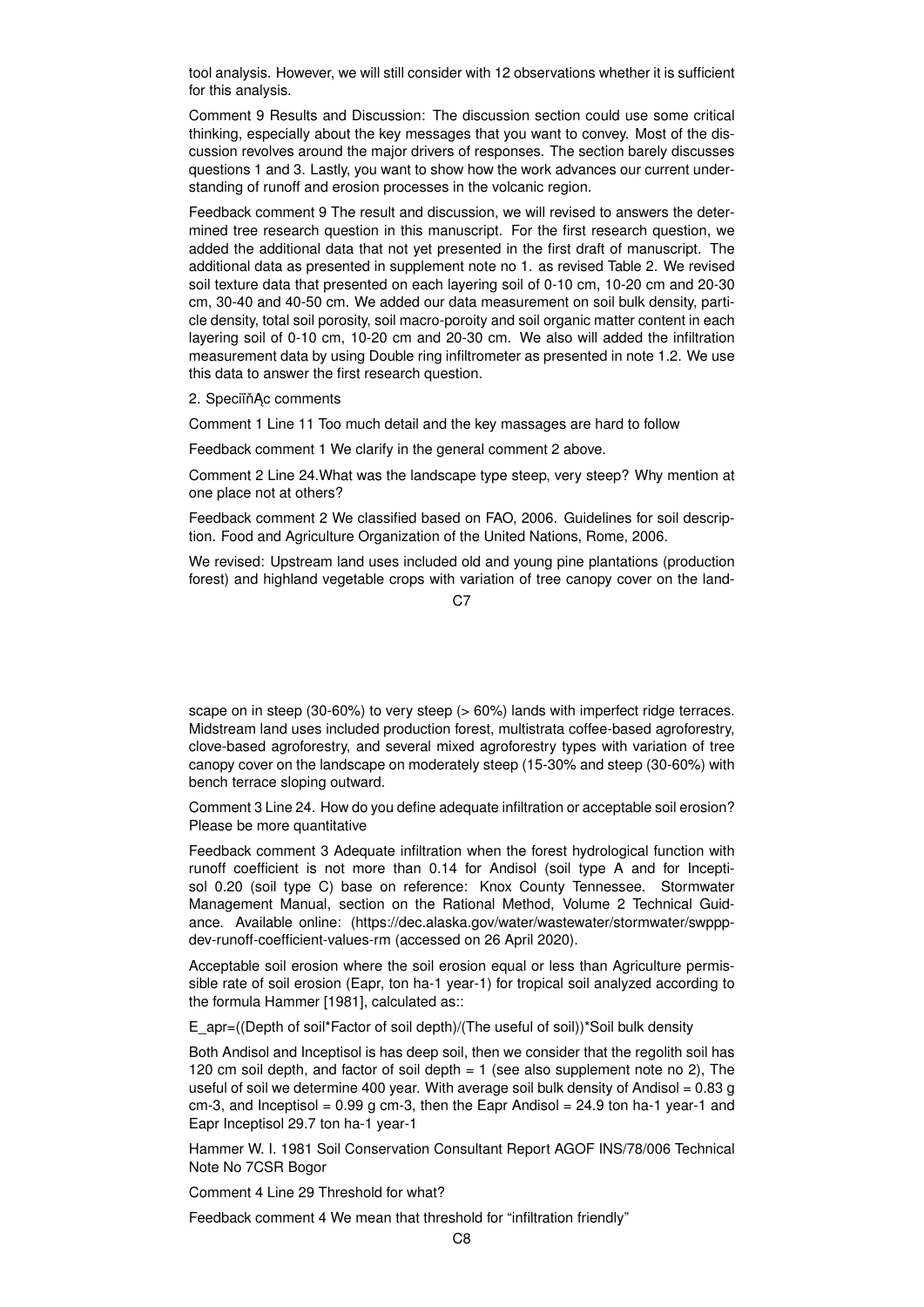Comment 5 Line 33 Research gap and novelty are difficult to see here

Feedback comment 5 In the forest-to-open-field-agriculture continuum in the Rejoso watershed as examples, it is also happen in other place in Indonesia and also in the world, has the potential to alter water in Cuxes on different spatial scales. Despite some large-scale studies being developed, there are still few investigations in experimental sites in this region. In Indonesia, many large-scale studies on water balance were developed in some hydrographic regions in the country (Ridwansyah et a;., 2014, Pradiko et al. 2015, Azmeri at al., 2015, Kuntoro et al., 2018, Mahmud et al. 2018, Nugroho et al. 2019). Nevertheless, experiment-scale studies are still rare due to the local heterogeneities and uncertainties from hydrological measurements and estimates (Beven, 2006; Graham et al., 2010). Basic ïňAeld-hydrology studies are important for improving the sustainable land use management while promoting sustainable development. Therefore, these studies are important for promoting new solutions and techniques to maintain the water balance in spite of the rapid land use changes (Dotterweich, 2013; Nobrega et al., 2017). This research of this kind can be done using experimental plots, which are delimitated hillslopes (control volume) where the runoff is directed to one outlet of runoff colector (Sadeghi et al., 2013; Oliveira et al., 2016; Mwango et al., 2016; Strohmeier et al., 2016; Youlton et al., 2016b; Anache et al., 2017). References listed at supplement note no 3.

Comment 6 Line 37 Almost every line in the paragraph introduction a new idea and moves on to other in the next line. What is the massage that you want to convey here?

Feedback comment 6 Thank you for your suggestion, we will consider during revision of this manuscript

Comment 7 Line 71 How do we know this? Any citation / data?

Feedback comment 7 This is based on the video document made by Danon and we will share this video

C9

Comment 8 Line 79 What do you mean by required rate?

Feedback comment 8 Required rate is refer to adequate infiltration when the forest hydrological function with runoff coefficient is not more than 0.14 for Andisol (soil type A and for Inceptisol 0.20 (soil type C) base on reference: Knox County Tennessee. Storm-water Management Manual, section on the Rational Method, Volume 2 Technical Guidance. Available online: (https://dec.alaska.gov/water/wastewater/stormwater/swppp-dev-runoffcoefficient-values-rm (accessed on 26 April 2020).

Comment 9 Line 80 Discussion sector mostly focuses on the second question, rest of questions are rarely discussed

Feedback comment 9 Thank you for your suggestion, we will revised the balance discussion for three research question in this manuscript

Comment 10 Line 85 Please use SI units throughout

Feedback comment 10 63,359 hectares. We revised using SI unit become 634 km2

Comment 11 Line 100 This is also known as runoff coefficient

Feedback comment 11 We will change in the manuscript instead of the Runoff / Rainfall ratio to become runoff coefficient.

Comment 12 Line 101 Did you measure rainfall at multiple places under the canopy or at 'one' places? Generally, there is large variability an interception, depending upon the vegetation / forest type

Feedback comment 12 We revised as: "Rain gauges were installed in four observation locations (with adjacent erosion plots) upstream and four observation locations midstream of the Rejoso watershed. Each plot, the rainfall was measured with 5 replications. The rain gauges consisted of 30 cm diameter of funnel and bottle with a volume of 1.5 dm3 placed 120 cm above the soil surface and below the tree canopy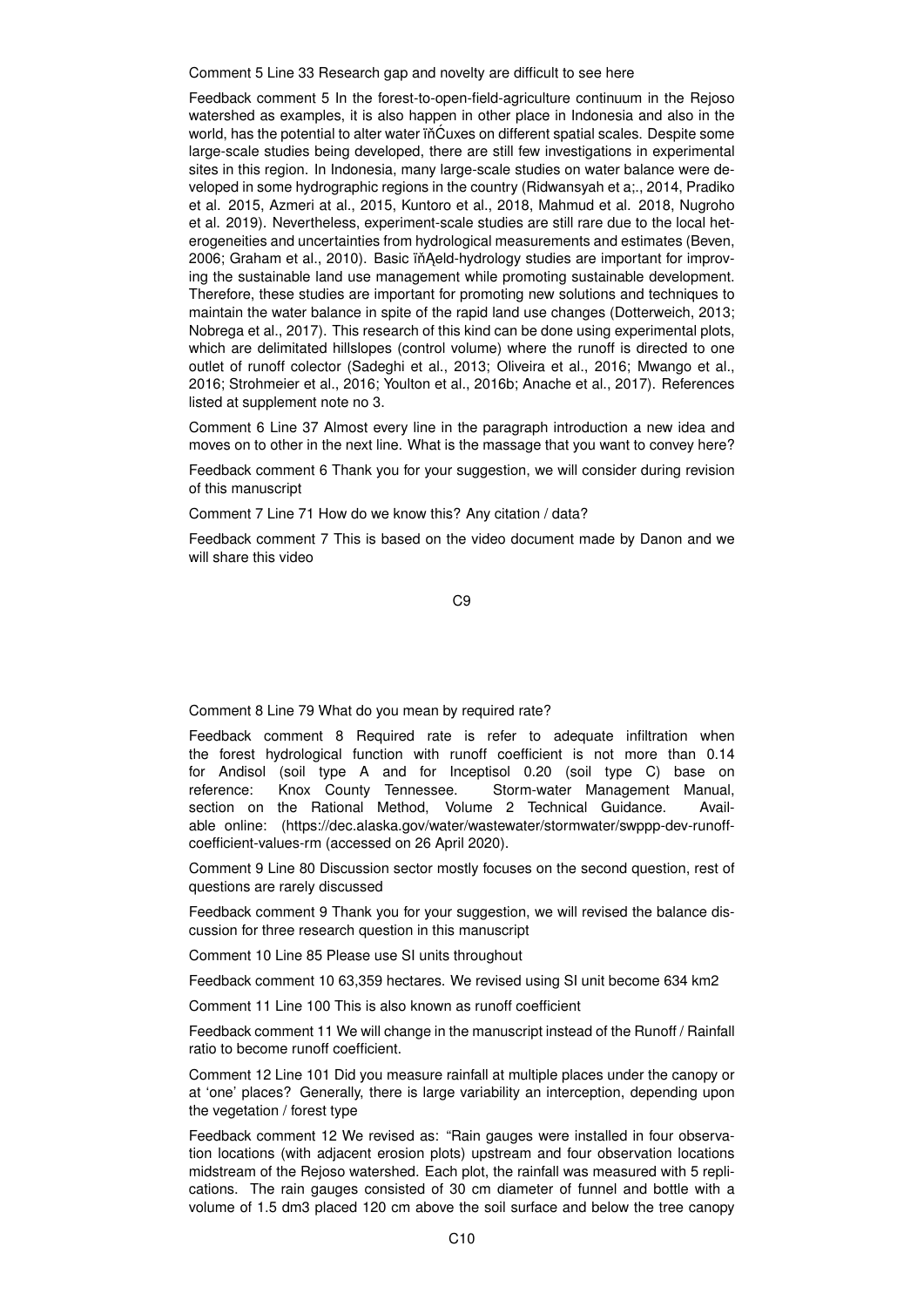with bamboo as a support. Rainfall was observed every day during two months of the rainy season, from March to May 2017".

The measurement of rainfall at 5 places randomly in the inner-plot. It is right there is large variability an interception, depending upon the vegetation / forest type. The Through-fall /Rainfall ratio variability is presented in supplement note no 4.

Comment 13 Line 112 What do you mean by "newsprint"? Is that standard approached? Please provided citation.

Feedback comment 13 "Newsprint" mean old newspapers (see picture in Supplement Note 5). We filtering the sediment sample using 'newsprint'. The water through a filter 'newsprint' was relatively clear. Therefore, we consider that 'newsprint' filter is considered effective to trap the sediment. We do not calibrate between 'newsprint' filter with standard filter. However, we can calibrate this filter 'newsprint' with standard filter.

Comment 14 Line 131. I was expecting remote sensing based method here. I can't find citation so don't really know about this method.

Feedback comment 14 The canopy cover can be defined as the percent tree canopy area occupied by the vertical projection of tree crowns (Jennings, 1999). The percentage of canopy cover is measured by scathing the shadow of sunshine at ground level using 10 m x 10 m of white paper. The canopy projection when the sun was overhead was drawn to scale on white paper in each of four quadrants of the 20 m x 20 m plots, after which the areas shaded were cut out and weighed separately. Canopy cover was calculated according to eq. (5):

%Canopy Cover=(W Canopy)/(W Total) X 100 [5]

Where: % Canopy cover is the percentage of tree canopy cover, W Canopy is the paper weight representing canopy cover and W\_Total the paper weight representing the total area of observation, respectively. \*Jennings, S.B., N.D. Brown, and D. Sheil..

C11

Assessing forest canopies and understorey illumination: Canopy closure, canopy cover and other measures. Forestry72(1):59-73. 1999.

Comment 15 Line 133 Citation not provided

Feedback comment 15 Cited Arumsari, 2003 is in Bahasa Indonesia and hence less accessible for most readers therefore, we replace with \*Jennings, S.B., N.D. Brown, and D. Sheil.. Assessing forest canopies and understorey illumination: Canopy closure, canopy cover and other measures. Forestry72(1):59-73. 1999.

Comment 16 Line 137. CV also refer to coefficient of variation so may bay pick a different acronym

Feedback comment 16 We change without acronym as below:

Canopy cover was calculated according to eq. (5): %Canopy Cover=(W Canopy)/(W Total) X 100 [5]

Where: % Canopy cover is the percentage of tree canopy cover, W Canopy is the paper weight representing canopy cover and W\_Total the paper weight representing the total area of observation, respectively

Comment 17 Line 144 Again citation missing in reference.

Feedback comment 17 Hoechsteetter, S., Walz, U., Dang, L. H., Thinh, N. X.. Effect of Topography and Surface Roughness in Analyses of Landscape Structure- A Proposal Modify The Existing Set of Landscape Metrics. Landscape Online 3: 1-14 (8). https://gfzpublic.gfz-potsdam.de/pubman/item/item\_32854. 2008

Comment 18 Line 145. Provide more detail. What are the groups that you are looking at. What hypotheses are being tested? Are you planning to build linier regression model to stimulate runoff or sediment? Line 147 I haven't seen any hypothesis yet?

Feedback comment 18 To answer the first research question with the hypothesis that forest-to-open-field-agriculture continuum significantly decreases the soil hydrological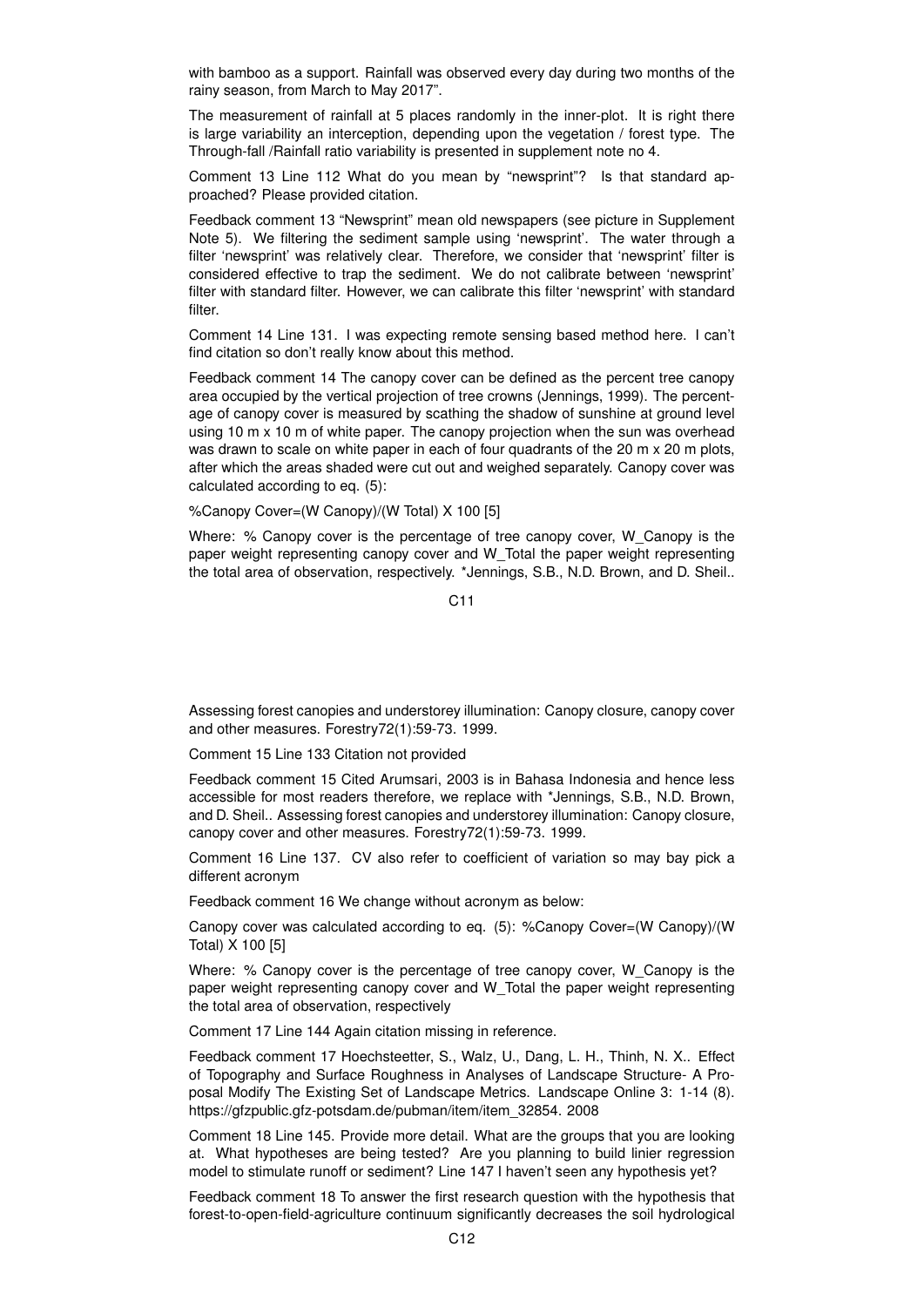function of forests, we examine differences in soil infiltration, runoff coefficient and soil erosion between dominant land uses in each upstream and midstream with The Fisher's LSD test. The Fisher's LSD test, which establishes differences between groups deïň Aned for independent samples, was used for hypothesis testing, given that the data met the requirements for normality and homogeneity of variances. A probability level of 0.05 was set for rejecting null-hypotheses of no difference in tests of statistical signiïň Acance. We used software GenStat 15th edition to have Fisher's LSD test. The soil infiltration, runoff coefficient and soil erosion then we compare with soil infiltration category (Landon, 1984), the adequate infiltration (Knox County Tennessee criteria) and acceptable soil erosion (calculated by using the formula Hammer, 1981). The second research question come out with hypothesis that dominant factors that determine "infiltration friendly" on plot scale are tree canopy cover, understorey vegetation, litter necromass, and land surface roughness. Linear regression relationships between the surface runoff / rainfall ratio or soil erosion and the amount of rainfall, tree canopy cover, understory, litter, and land surface roughness were determined using SigmaPlot version10.0.

The third research question is as an analysis the answers of the previous two research questions with the hypothesis that it is not always that the upstream watershed area is more sensitive to hydrological disturbance due to changes in land use than midstream, but the factor of soil properties also determines considerations in watershed hydrological management.

Comment 19 Line 155. What do mean by average rainfall here? This is the rainfall total for 3 months correct? How did you get range, explain!; rewrite the entire sentence for clarity

Feedback comment 19 Yes, it is right that the rainfall total of 2 months (not 3 months). The average rainfall mean that in upstream we have 4 condition of canopy cover and each canopy cover has 3 replication, then there is 12 plot measurements. Each plot of measurement was installed a rain gouge on open surface. We also installed five rain

 $C<sub>13</sub>$ 

gouges to measure through-fall rain. This rainfall is the average of 12 rain gouge on open surface, then we have a range. The same thing also done for midstream.

Revision: Within the measurement period 31 rainy days were recorded (Figure 3). Rainfall variation between upstream and midstream observation plots was relatively high with an average of 520 mm (range 476 - 556 mm among 12 rain gauge measurements), and an average 666 mm (range 541 – 840 mm among 12 rain gauge measurements), respectively. In the upstream and midstream areas 71% and 57% of the rainy days had <20 mm day-1 ('light rain'), 24% and 31% had 'moderate' rainfall (21-50 mm day-1) and 6% and 13% 'heavy' rain (51-100 mm day-1), respectively; none had 'very heavy rain' (> 100 mm day-1). Such rain conditions indicate that the rain-erosivity in midstream is higher than that upstream.

Comment 20 Line 163 what is C-org? never been explained in the paper. Organic carbon content?

Feedback comment 20 We revised become: The soil organic carbon content varied from 0.65 to 2.12 %.

Comment 21 Line 197 It is correct interception? Figure 6 and Figure 7 do not show no significant relationships with understory, no?

Feedback comment 21 Thank you for your correction. We revised as: "Understory vegetation theoretically can reduces splash impacts on the soil and supports infiltration, as does the litter necromass present. However, the result of this study indicated that understory show no significant relationships with runoff coefficient and soil erosion".

Comment 22 Line 203 Is this the summary of all the findings?

Feedback comment 22 Referring the comment 2.17 this is the summary of the finding for research question 2. We will add the summary research question 1 and 3.

Comment 23 Line 207 Itn't this broad statement? Won't also depend upon the type of forest, no?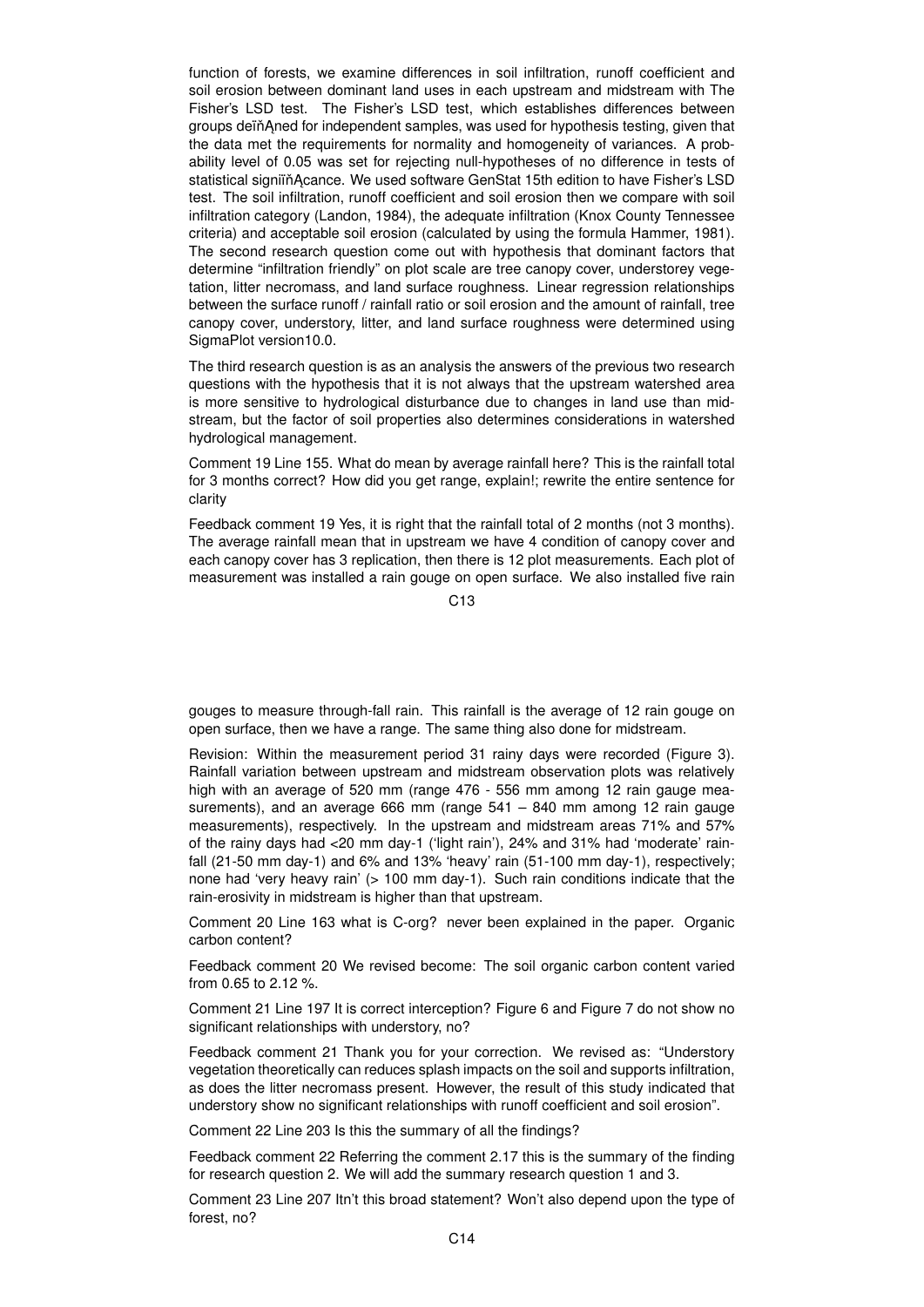Feedback comment 23 We revised as drafted in Supplement Note 6.

Comment 24 Line 207 para 2 on canopy cover, para 3-roughness and porosity

Feedback comment 24 We revised as drafted in Supplement Note 6.

Comment 25 Line 219 Bit vague statement, compared to?

Feedback comment 25 We revised as "Both the production forest and agroforestry systems with high canopy maintained a relatively high land surface roughness compared with rare canopies in midstream area."

Comment 26 Line 220 Refer to?

Feedback comment 26 We revised as "Without a high canopy cover (Table 3.a). this roughness was not able to control surface runoff and erosion in. . .."

Comment 27 Line 221 Significant correlation with what?

Feedback comment 27 We revised as "......this roughness was not able to control surface runoff and erosion in the upstream area, but midstream there were significant correlations with runoff coefficient and soil erosion".

Comment 28 Line 221 I understand but it would be better to elaborate and explain clearly

Feedback comment 28 We revised as "The role of surface roughness as sediment filter may depend on frequent regeneration to counter homogenisation (Rodenburg et al. 2003). Surface roughness in the landscape includes a cavity, meandering of streams due to the present of litter, necromass, tree trunk and rocks, providing opportunities for water flow to stop for longer periods and experience infiltration. This condition also functions as a sediment filter. This function needs to be managed through land management, so that surface roughness is maintained on the ground".

Comment 29 Line 222 Quite odd! Why sudden switch from surface roughness to poros-

C<sub>15</sub>

ity in the same paragraph? Shouldn't porosity be the part of soil related discussion?

Feedback comment 29 We revised as drafted in Supplement Note 6.

Comment 30 Line 225 broad, please be spesific

Feedback comment 30 We revised as "The formation of old tree root channels can cause long time-lags between land cover change and soil macroporosity (van Noordwijk et al. 2011), obscuring relations between current tree cover and soil hydrologic functions"

Comment 31 Line 247 How do we define acceptable? Any value /range of infiltration rate?

Feedback comment 31 Required rate is refer to adequate infiltration when the forest hydrological function with runoff coefficient is not more than 0.14 for Andisol (soil type A and for Inceptisol 0.20 (soil type C) base on reference: Knox County Tennessee. Storm-water Management Manual, section on the Rational Method, Volume 2 Technical Guidance. Available online: (https://dec.alaska.gov/water/wastewater/stormwater/swppp-dev-runoffcoefficient-values-rm (accessed on 26 April 2020).

Comment 32 Line 379 you may want to say this is a "plan view"

Feedback comment 32 We revised "Figure 2. Runoff and soil erosion plot"

Comment 33 Line 385 Please briefly remind readers about what "1-4" refers to

Feedback comment 33 We rivesed as "Figure 5: Soil erosion in relation to daily rainfall rates in production forest and agroforestry (a) Upstream Rejoso Watershed, under (a.1) 55% canopy cover of Pine based of old production forest, (a.2) 40% canopy cover of Pine based of young production forest, (a.3) 5% canopy cover of Cemara based of Agroforestry with Cabbage crop, (a.4) 0% tree canopy cover of Arable land (maize crop) ; (b) Midstream Rejoso Watershed under (b.1) 87 % canopy cover of Pine/ mahogany